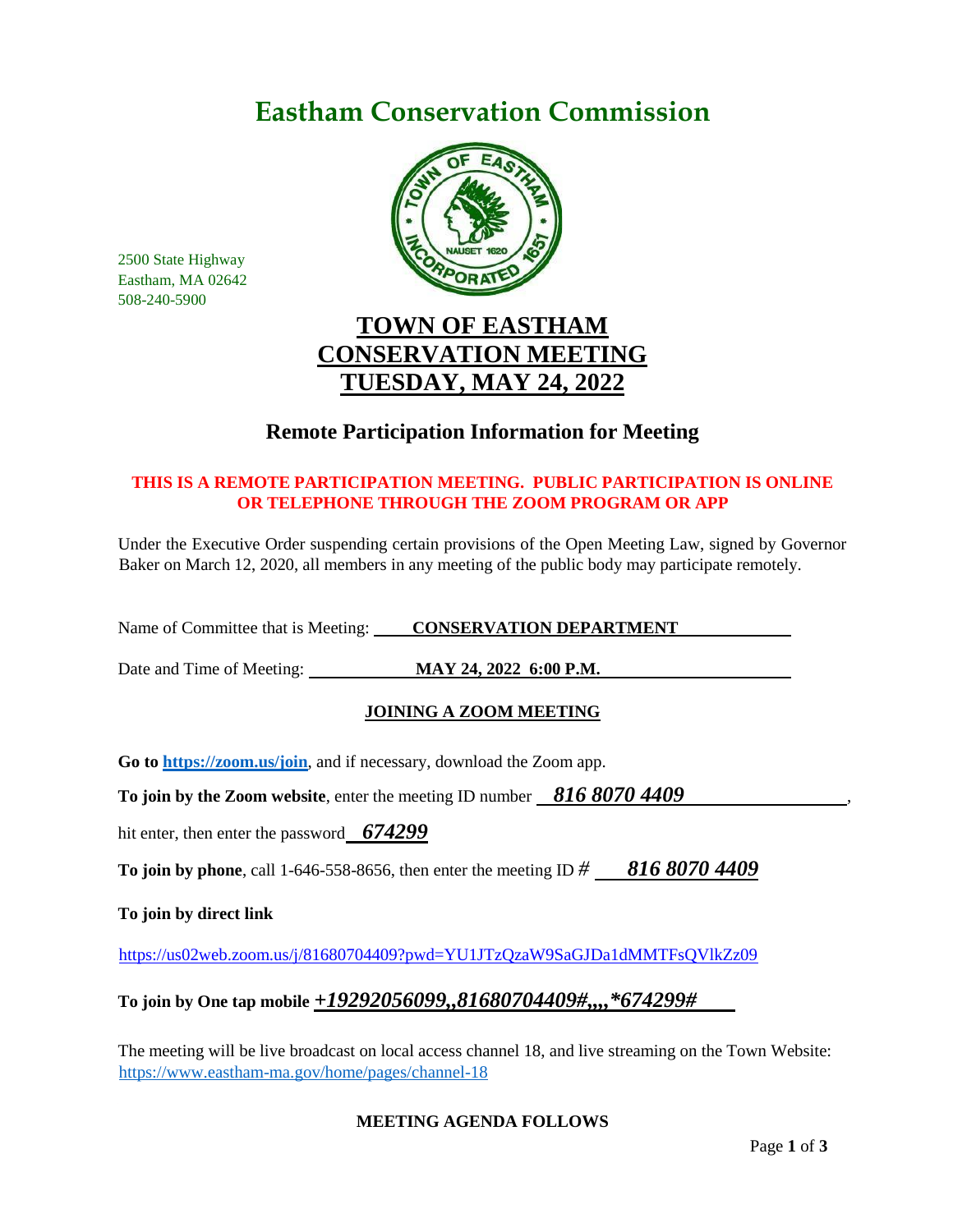# **Eastham Conservation Commission**

2500 State Highway Eastham, MA 02642 508-240-5900



**AGENDA Conservation Commission Meeting 6:00 P.M, Tuesday, May 24, 2022 Earle Mountain Room Eastham Town Hall 2500 State Highway Eastham, MA. 02642**

## **REMOTE PARTICIPATION ONLY (See Conservation Commission Website for Details)**

The Eastham Conservation Commission will hold a public meeting on Tuesday, May 24, 2022 at 6:00 PM pursuant to Massachusetts General Law (MGL) Ch. 30A, Sections 18-25 (Open Meeting Law), MGL Ch. 131, Section 40 (Wetlands Protection Act) and Ch. 155 of the Code of the Town of Eastham (Eastham Wetlands Protection Bylaw), in order to consider the following:

## **PUBLIC HEARINGS**

**Continuation of Notice of Intent filed by Diarmaid McGregor and Amy Kotowski.** Applicant at 35 Sunset Lane proposes a 4-foot wide path, vegetation management and beach stairs at property located at 45 Sunset Lane, Map 13, Parcel 141. – Applicant requested to continue until June 14, 2022.

**Continuation of Notice of Intent filed by Michael Enos.** Applicant proposes after the fact filing of mitigation for unapproved site work at property located at 90 Log Cabin Road, Map 07, Parcel 163.

**Continuation of Notice of Intent filed by John and Dawn Geyer.** Applicant proposes reconstruction of a rock revetment with an increase in elevation and nourishment at property located at 245 Sparrow Road, Map 04, Parcel 187.

**Continuation of Notice of Intent filed by Andrew and Katherine Vilardo.** Applicant proposes reconstruction of a rock revetment with an increase in elevation and nourishment at property located at 265 Sparrow Road, Map 04, Parcel 186.

**Continuation of Notice of Intent filed by Sara Zobel & John Sheehan.** Applicant proposes additions and alterations to the main dwelling, detached garage and studio, new septic system and mitigation at property located at 715 Bridge Road, Map 19, Parcel 004. Applicant requested to continue until June 14, 2022.

## **REGULATORY DETERMINATIONS**

**Request for Determination of Applicability filed by Sherri Sims.** Applicant proposes water service installation at property located at 35 Blue Heron Way, Map 18, Parcel 262.